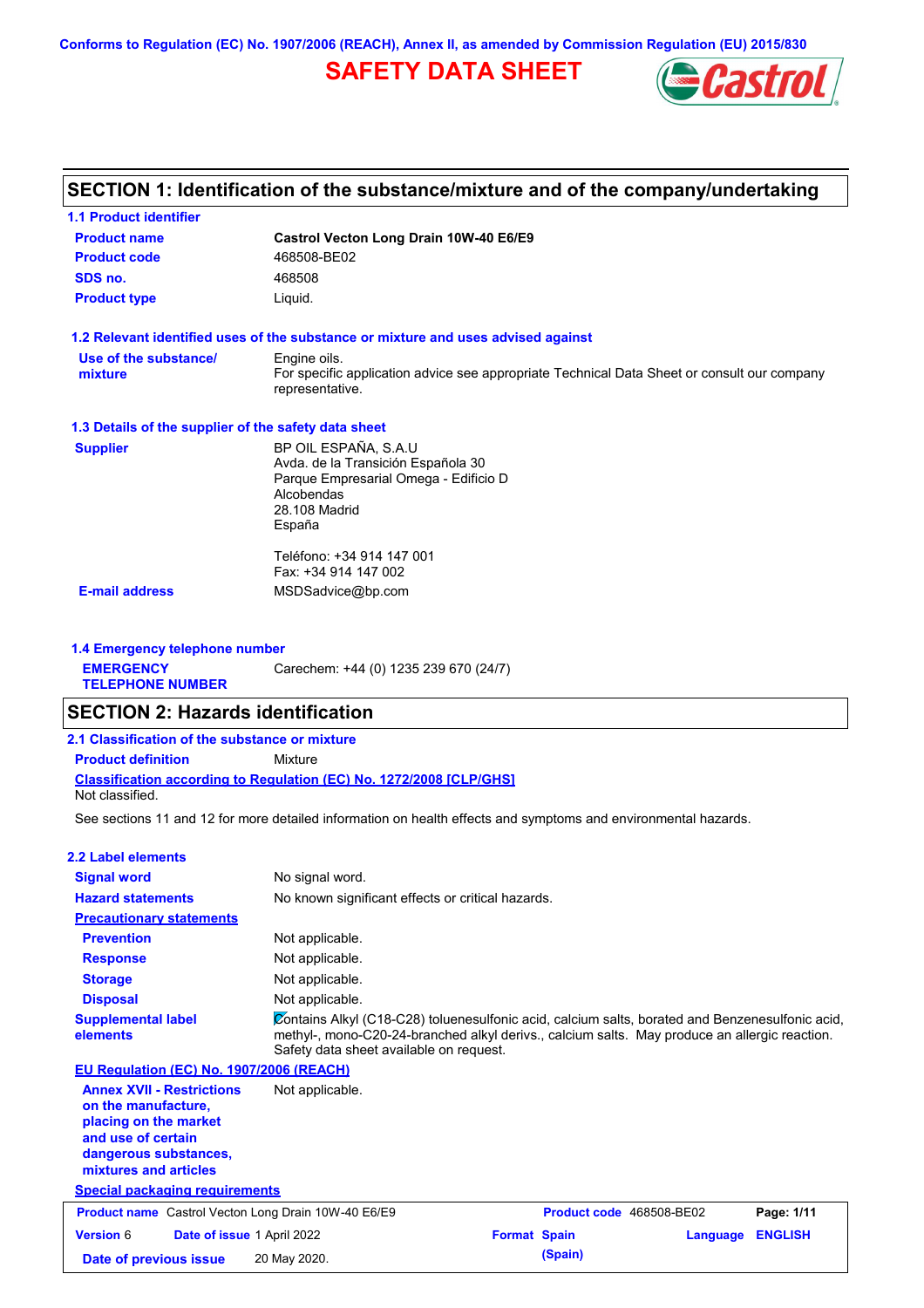# **SECTION 2: Hazards identification**

| <b>Containers to be fitted</b><br>with child-resistant<br>fastenings                                                     | Not applicable.                                                                                                                                                                                                          |
|--------------------------------------------------------------------------------------------------------------------------|--------------------------------------------------------------------------------------------------------------------------------------------------------------------------------------------------------------------------|
| <b>Tactile warning of danger</b>                                                                                         | Not applicable.                                                                                                                                                                                                          |
| 2.3 Other hazards                                                                                                        |                                                                                                                                                                                                                          |
| <b>Results of PBT and vPvB</b><br>assessment                                                                             | Product does not meet the criteria for PBT or vPvB according to Regulation (EC) No. 1907/2006,<br>Annex XIII.                                                                                                            |
| <b>Product meets the criteria</b><br>for PBT or vPvB according<br>to Regulation (EC) No.<br><b>1907/2006, Annex XIII</b> | This mixture does not contain any substances that are assessed to be a PBT or a vPvB.                                                                                                                                    |
| Other hazards which do<br>not result in classification                                                                   | Defatting to the skin.<br>USED ENGINE OILS<br>Used engine oil may contain hazardous components which have the potential to cause skin<br>cancer.<br>See Toxicological Information, section 11 of this Safety Data Sheet. |

## **SECTION 3: Composition/information on ingredients**

### **3.2 Mixtures**

Mixture **Product definition**

| $H$ in the proportion of the S46 DMSO extract $<$ 3%). Proprietary performance additives.       |                                                                                                |           |                                               |             |
|-------------------------------------------------------------------------------------------------|------------------------------------------------------------------------------------------------|-----------|-----------------------------------------------|-------------|
| <b>Product/ingredient</b><br>name                                                               | <b>Identifiers</b>                                                                             | %         | <b>Regulation (EC) No.</b><br>1272/2008 [CLP] | <b>Type</b> |
| Distillates (petroleum), hydrotreated<br>heavy paraffinic                                       | REACH #: 01-2119484627-25 ≥25 - ≤50<br>EC: 265-157-1<br>CAS: 64742-54-7<br>Index: 649-467-00-8 |           | Not classified.                               | $[2]$       |
| Lubricating oils (petroleum), C20-50,<br>hydrotreated neutral oil-based                         | REACH #: 01-2119474889-13<br>EC: 276-738-4<br>CAS: 72623-87-1<br>Index: 649-483-00-5           | ≥25 - ≤50 | Not classified.                               | $[2]$       |
| Distillates (petroleum), solvent-<br>dewaxed heavy paraffinic                                   | REACH #: 01-2119471299-27<br>EC: 265-169-7<br>CAS: 64742-65-0<br>Index: 649-474-00-6           | ≤5        | Not classified.                               | $[2]$       |
| Distillates (petroleum), hydrotreated<br>light paraffinic                                       | REACH #: 01-2119487077-29 ≤3<br>EC: 265-158-7<br>CAS: 64742-55-8<br>Index: 649-468-00-3        |           | Not classified.                               | $[2]$       |
| reaction mass of isomers of:<br>C7-9-alkyl 3-(3,5-di-tert-butyl-<br>4-hydroxyphenyl) propionate | REACH #: 01-0000015551-76<br>EC: 406-040-9<br>CAS: 125643-61-0<br>Index: 607-530-00-7          | ב≥        | Aquatic Chronic 4, H413                       | $[1]$       |
| Alkyl (C18-C28) toluenesulfonic acid,<br>calcium salts, borated                                 | $EC:$ -<br>$CAS. -$                                                                            | ≤0.3      | Skin Sens. 1B, H317<br>Repr. 2, H361d         | $[1]$       |
| Benzenesulfonic acid, methyl-, mono-<br>C20-24-branched alkyl derivs.,                          | CAS: 722503-68-6                                                                               | ≤ $0.3$   | Skin Sens. 1B, H317                           | $[1]$       |

calcium salts

**See Section 16 for the full text of the H statements declared above.**

### **Type**

[1] Substance classified with a health or environmental hazard

[2] Substance with a workplace exposure limit

[3] Substance meets the criteria for PBT according to Regulation (EC) No. 1907/2006, Annex XIII

[4] Substance meets the criteria for vPvB according to Regulation (EC) No. 1907/2006, Annex XIII

[5] Substance of equivalent concern

[6] Additional disclosure due to company policy

Occupational exposure limits, if available, are listed in Section 8.

|                        | <b>Product name</b> Castrol Vecton Long Drain 10W-40 E6/E9 |                     | <b>Product code</b> 468508-BE02 |                  | Page: 2/11 |
|------------------------|------------------------------------------------------------|---------------------|---------------------------------|------------------|------------|
| <b>Version 6</b>       | <b>Date of issue 1 April 2022</b>                          | <b>Format Spain</b> |                                 | Language ENGLISH |            |
| Date of previous issue | 20 May 2020.                                               |                     | (Spain)                         |                  |            |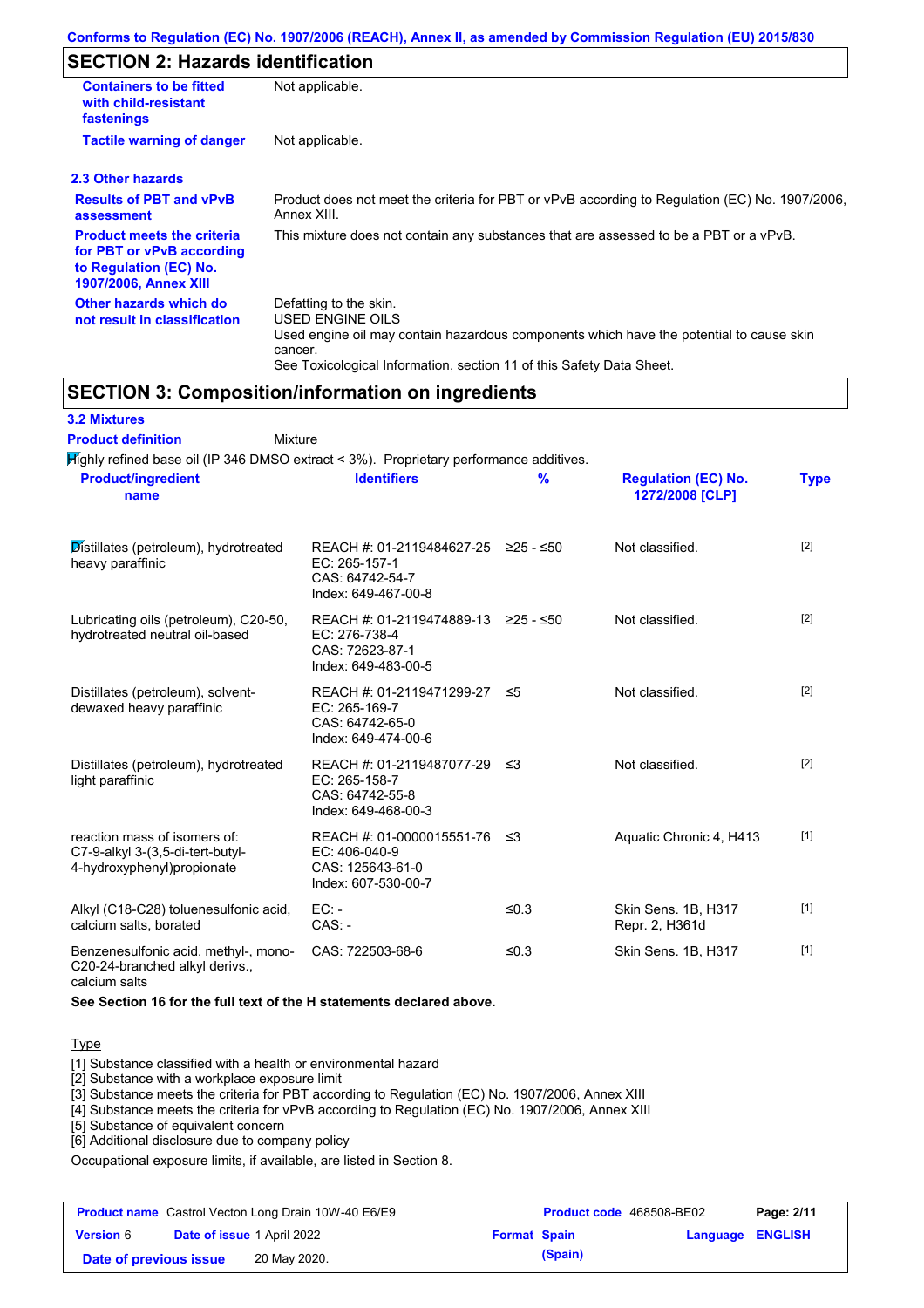## **SECTION 4: First aid measures**

| <b>4.1 Description of first aid measures</b> |                                                                                                                                                                                                                                                               |
|----------------------------------------------|---------------------------------------------------------------------------------------------------------------------------------------------------------------------------------------------------------------------------------------------------------------|
| Eye contact                                  | In case of contact, immediately flush eyes with plenty of water for at least 15 minutes. Eyelids<br>should be held away from the eyeball to ensure thorough rinsing. Check for and remove any<br>contact lenses. Get medical attention.                       |
| <b>Skin contact</b>                          | Wash skin thoroughly with soap and water or use recognised skin cleanser. Remove<br>contaminated clothing and shoes. Wash clothing before reuse. Clean shoes thoroughly before<br>reuse. Get medical attention if irritation develops.                        |
| <b>Inhalation</b>                            | $\mathbf{F}$ inhaled, remove to fresh air. In case of inhalation of decomposition products in a fire,<br>symptoms may be delayed. The exposed person may need to be kept under medical<br>surveillance for 48 hours. Get medical attention if symptoms occur. |
| <b>Ingestion</b>                             | Do not induce vomiting unless directed to do so by medical personnel. Get medical attention if<br>symptoms occur.                                                                                                                                             |
| <b>Protection of first-aiders</b>            | No action shall be taken involving any personal risk or without suitable training. It may be<br>dangerous to the person providing aid to give mouth-to-mouth resuscitation.                                                                                   |

### **4.2 Most important symptoms and effects, both acute and delayed**

|                                       | See Section 11 for more detailed information on health effects and symptoms.                                               |
|---------------------------------------|----------------------------------------------------------------------------------------------------------------------------|
| <b>Potential acute health effects</b> |                                                                                                                            |
| <b>Inhalation</b>                     | <b>Exposure to decomposition products may cause a health hazard.</b> Serious effects may be<br>delayed following exposure. |
| <b>Ingestion</b>                      | No known significant effects or critical hazards.                                                                          |
| <b>Skin contact</b>                   | Defatting to the skin. May cause skin dryness and irritation.                                                              |
| Eye contact                           | No known significant effects or critical hazards.                                                                          |
|                                       | Delayed and immediate effects as well as chronic effects from short and long-term exposure                                 |
| <b>Inhalation</b>                     | Overexposure to the inhalation of airborne droplets or aerosols may cause irritation of the<br>respiratory tract.          |
| <b>Ingestion</b>                      | Ingestion of large quantities may cause nausea and diarrhoea.                                                              |
| <b>Skin contact</b>                   | Prolonged or repeated contact can defat the skin and lead to irritation and/or dermatitis.                                 |
| Eye contact                           | Potential risk of transient stinging or redness if accidental eye contact occurs.                                          |

## **4.3 Indication of any immediate medical attention and special treatment needed**

| <b>Notes to physician</b> | Treatment should in general be symptomatic and directed to relieving any effects.   |
|---------------------------|-------------------------------------------------------------------------------------|
|                           | In case of inhalation of decomposition products in a fire, symptoms may be delayed. |
|                           | The exposed person may need to be kept under medical surveillance for 48 hours.     |

# **SECTION 5: Firefighting measures**

| <b>Suitable extinguishing</b><br>In case of fire, use foam, dry chemical or carbon dioxide extinguisher or spray.<br>media<br><b>Unsuitable extinguishing</b><br>Do not use water jet. The use of a water jet may cause the fire to spread by splashing the<br>burning product.<br>media<br>5.2 Special hazards arising from the substance or mixture<br><b>Hazards from the</b><br>In a fire or if heated, a pressure increase will occur and the container may burst.<br>substance or mixture<br>Combustion products may include the following:<br><b>Hazardous combustion</b><br>carbon oxides $(CO, CO2)$ (carbon monoxide, carbon dioxide)<br>products<br>nitrogen oxides ( $NO$ , $NO2$ etc.)<br><b>Special precautions for</b><br>No action shall be taken involving any personal risk or without suitable training. Promptly<br>isolate the scene by removing all persons from the vicinity of the incident if there is a fire.<br>fire-fighters<br><b>Special protective</b><br>Fire-fighters should wear appropriate protective equipment and self-contained breathing<br>apparatus (SCBA) with a full face-piece operated in positive pressure mode. Clothing for fire-<br>equipment for fire-fighters<br>fighters (including helmets, protective boots and gloves) conforming to European standard EN<br>469 will provide a basic level of protection for chemical incidents. |                                    |  |
|-------------------------------------------------------------------------------------------------------------------------------------------------------------------------------------------------------------------------------------------------------------------------------------------------------------------------------------------------------------------------------------------------------------------------------------------------------------------------------------------------------------------------------------------------------------------------------------------------------------------------------------------------------------------------------------------------------------------------------------------------------------------------------------------------------------------------------------------------------------------------------------------------------------------------------------------------------------------------------------------------------------------------------------------------------------------------------------------------------------------------------------------------------------------------------------------------------------------------------------------------------------------------------------------------------------------------------------------------------------------------------------------|------------------------------------|--|
|                                                                                                                                                                                                                                                                                                                                                                                                                                                                                                                                                                                                                                                                                                                                                                                                                                                                                                                                                                                                                                                                                                                                                                                                                                                                                                                                                                                           | 5.1 Extinguishing media            |  |
|                                                                                                                                                                                                                                                                                                                                                                                                                                                                                                                                                                                                                                                                                                                                                                                                                                                                                                                                                                                                                                                                                                                                                                                                                                                                                                                                                                                           |                                    |  |
|                                                                                                                                                                                                                                                                                                                                                                                                                                                                                                                                                                                                                                                                                                                                                                                                                                                                                                                                                                                                                                                                                                                                                                                                                                                                                                                                                                                           |                                    |  |
|                                                                                                                                                                                                                                                                                                                                                                                                                                                                                                                                                                                                                                                                                                                                                                                                                                                                                                                                                                                                                                                                                                                                                                                                                                                                                                                                                                                           |                                    |  |
|                                                                                                                                                                                                                                                                                                                                                                                                                                                                                                                                                                                                                                                                                                                                                                                                                                                                                                                                                                                                                                                                                                                                                                                                                                                                                                                                                                                           |                                    |  |
|                                                                                                                                                                                                                                                                                                                                                                                                                                                                                                                                                                                                                                                                                                                                                                                                                                                                                                                                                                                                                                                                                                                                                                                                                                                                                                                                                                                           |                                    |  |
|                                                                                                                                                                                                                                                                                                                                                                                                                                                                                                                                                                                                                                                                                                                                                                                                                                                                                                                                                                                                                                                                                                                                                                                                                                                                                                                                                                                           | <b>5.3 Advice for firefighters</b> |  |
|                                                                                                                                                                                                                                                                                                                                                                                                                                                                                                                                                                                                                                                                                                                                                                                                                                                                                                                                                                                                                                                                                                                                                                                                                                                                                                                                                                                           |                                    |  |
|                                                                                                                                                                                                                                                                                                                                                                                                                                                                                                                                                                                                                                                                                                                                                                                                                                                                                                                                                                                                                                                                                                                                                                                                                                                                                                                                                                                           |                                    |  |

|                        | <b>Product name</b> Castrol Vecton Long Drain 10W-40 E6/E9 |                     | <b>Product code</b> 468508-BE02 |                  | Page: 3/11 |
|------------------------|------------------------------------------------------------|---------------------|---------------------------------|------------------|------------|
| <b>Version</b> 6       | <b>Date of issue 1 April 2022</b>                          | <b>Format Spain</b> |                                 | Language ENGLISH |            |
| Date of previous issue | 20 May 2020.                                               |                     | (Spain)                         |                  |            |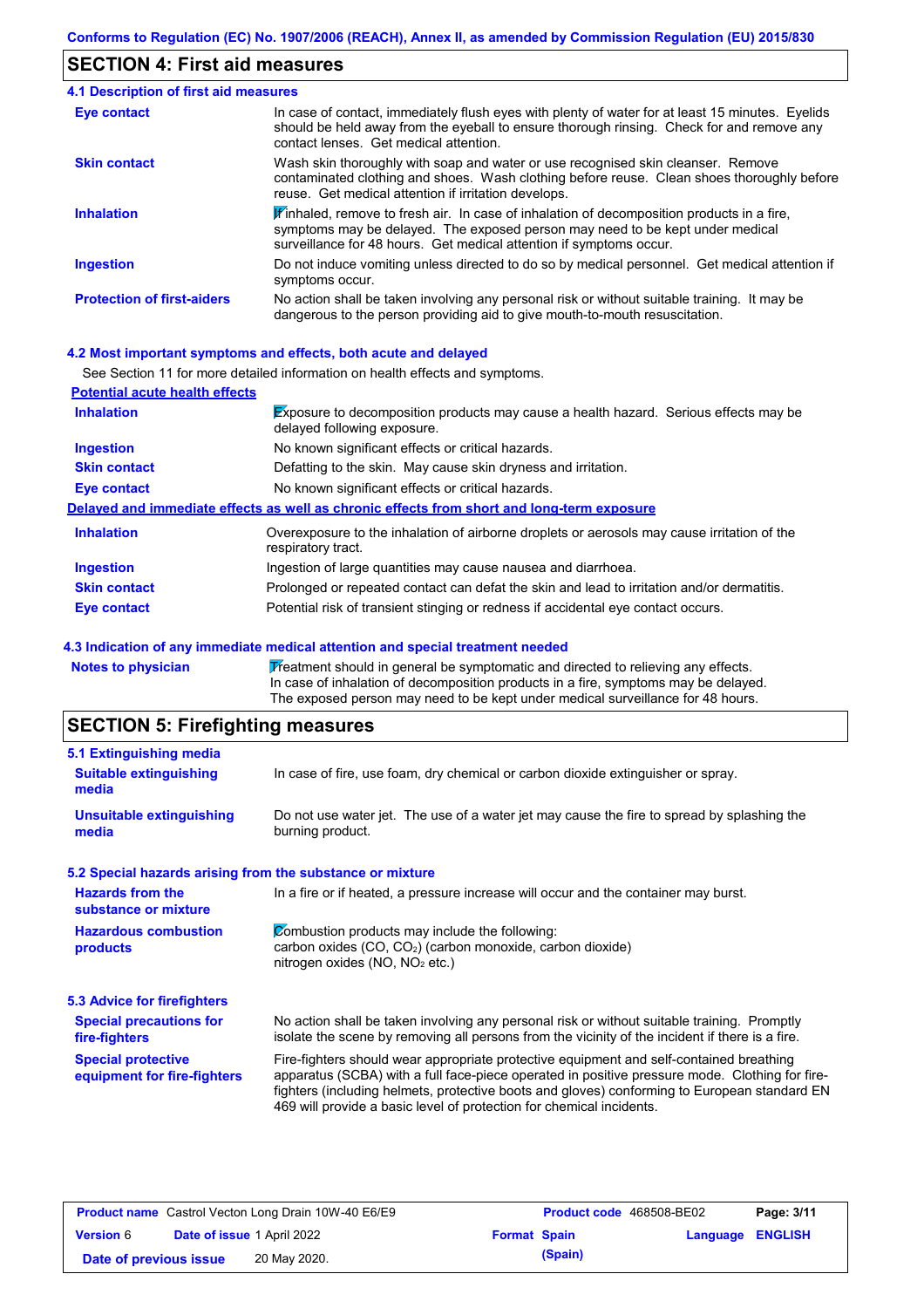# **SECTION 6: Accidental release measures**

|                                                          | 6.1 Personal precautions, protective equipment and emergency procedures                                                                                                                                                                                                                                                                                                                        |
|----------------------------------------------------------|------------------------------------------------------------------------------------------------------------------------------------------------------------------------------------------------------------------------------------------------------------------------------------------------------------------------------------------------------------------------------------------------|
| For non-emergency<br>personnel                           | No action shall be taken involving any personal risk or without suitable training. Evacuate<br>surrounding areas. Keep unnecessary and unprotected personnel from entering. Do not touch<br>or walk through spilt material. Floors may be slippery; use care to avoid falling. Put on<br>appropriate personal protective equipment.                                                            |
| For emergency responders                                 | Entry into a confined space or poorly ventilated area contaminated with vapour, mist or fume is<br>extremely hazardous without the correct respiratory protective equipment and a safe system of<br>work. Wear self-contained breathing apparatus. Wear a suitable chemical protective suit.<br>Chemical resistant boots. See also the information in "For non-emergency personnel".           |
| <b>6.2 Environmental</b><br>precautions                  | Avoid dispersal of spilt material and runoff and contact with soil, waterways, drains and sewers.<br>Inform the relevant authorities if the product has caused environmental pollution (sewers,<br>waterways, soil or air).                                                                                                                                                                    |
| 6.3 Methods and material for containment and cleaning up |                                                                                                                                                                                                                                                                                                                                                                                                |
| <b>Small spill</b>                                       | Stop leak if without risk. Move containers from spill area. Absorb with an inert material and<br>place in an appropriate waste disposal container. Dispose of via a licensed waste disposal<br>contractor.                                                                                                                                                                                     |
| <b>Large spill</b>                                       | Stop leak if without risk. Move containers from spill area. Prevent entry into sewers, water<br>courses, basements or confined areas. Contain and collect spillage with non-combustible,<br>absorbent material e.g. sand, earth, vermiculite or diatomaceous earth and place in container<br>for disposal according to local regulations. Dispose of via a licensed waste disposal contractor. |
| 6.4 Reference to other                                   | See Section 1 for emergency contact information.                                                                                                                                                                                                                                                                                                                                               |
| <b>sections</b>                                          | See Section 5 for firefighting measures.                                                                                                                                                                                                                                                                                                                                                       |
|                                                          | See Section 8 for information on appropriate personal protective equipment.<br>See Section 12 for environmental precautions.                                                                                                                                                                                                                                                                   |
|                                                          | See Section 13 for additional waste treatment information.                                                                                                                                                                                                                                                                                                                                     |

### **SECTION 7: Handling and storage 7.1 Precautions for safe handling**

| <b>1.1 Freddynis for said handling</b> |               |  |  |  |  |
|----------------------------------------|---------------|--|--|--|--|
| <b>Protective measures</b>             | Put on approp |  |  |  |  |

| <b>Protective measures</b>                                                    | Put on appropriate personal protective equipment.                                                                                                                                                                                                                                                                                                                                                                                                                                        |
|-------------------------------------------------------------------------------|------------------------------------------------------------------------------------------------------------------------------------------------------------------------------------------------------------------------------------------------------------------------------------------------------------------------------------------------------------------------------------------------------------------------------------------------------------------------------------------|
| <b>Advice on general</b><br>occupational hygiene                              | Eating, drinking and smoking should be prohibited in areas where this material is handled,<br>stored and processed. Wash thoroughly after handling. Remove contaminated clothing and<br>protective equipment before entering eating areas. See also Section 8 for additional<br>information on hygiene measures.                                                                                                                                                                         |
| <b>7.2 Conditions for safe</b><br>storage, including any<br>incompatibilities | Store in accordance with local requlations. Store in a dry, cool and well-ventilated area, away<br>from incompatible materials (see Section 10). Keep away from heat and direct sunlight. Keep<br>container tightly closed and sealed until ready for use. Containers that have been opened must<br>be carefully resealed and kept upright to prevent leakage. Store and use only in equipment/<br>containers designed for use with this product. Do not store in unlabelled containers. |
| Not suitable                                                                  | Prolonged exposure to elevated temperature                                                                                                                                                                                                                                                                                                                                                                                                                                               |
| 7.3 Specific end use(s)                                                       |                                                                                                                                                                                                                                                                                                                                                                                                                                                                                          |

**Recommendations**

See section 1.2 and Exposure scenarios in annex, if applicable.

# **SECTION 8: Exposure controls/personal protection**

### **8.1 Control parameters Occupational exposure limits**

| <b>Product/ingredient name</b>                                          | <b>Exposure limit values</b>                                                                                                                                                                                     |
|-------------------------------------------------------------------------|------------------------------------------------------------------------------------------------------------------------------------------------------------------------------------------------------------------|
| Distillates (petroleum), hydrotreated heavy paraffinic                  | National institute of occupational safety and health (Spain).<br>TWA: 5 mg/m <sup>3</sup> 8 hours. Issued/Revised: 1/2008 Form: Mist<br>STEL: 10 mg/m <sup>3</sup> 15 minutes. Issued/Revised: 1/2008 Form: Mist |
| Lubricating oils (petroleum), C20-50, hydrotreated<br>neutral oil-based | National institute of occupational safety and health (Spain).                                                                                                                                                    |
|                                                                         | TWA: 5 mg/m <sup>3</sup> 8 hours. Issued/Revised: 1/2008 Form: Mist<br>STEL: 10 mg/m <sup>3</sup> 15 minutes. Issued/Revised: 1/2008 Form: Mist                                                                  |
| Distillates (petroleum), solvent-dewaxed heavy<br>paraffinic            | National institute of occupational safety and health (Spain).                                                                                                                                                    |
|                                                                         | TWA: 5 mg/m <sup>3</sup> 8 hours. Issued/Revised: 1/2008 Form: Mist<br>STEL: 10 mg/m <sup>3</sup> 15 minutes. Issued/Revised: 1/2008 Form: Mist                                                                  |
| <b>Product name</b> Castrol Vecton Long Drain 10W-40 E6/E9              | <b>Product code</b> 468508-BE02<br>Page: 4/11                                                                                                                                                                    |
| <b>Version 6</b><br><b>Date of issue 1 April 2022</b>                   | <b>ENGLISH</b><br><b>Format Spain</b><br>Language                                                                                                                                                                |
| 20 May 2020.<br>Date of previous issue                                  | (Spain)                                                                                                                                                                                                          |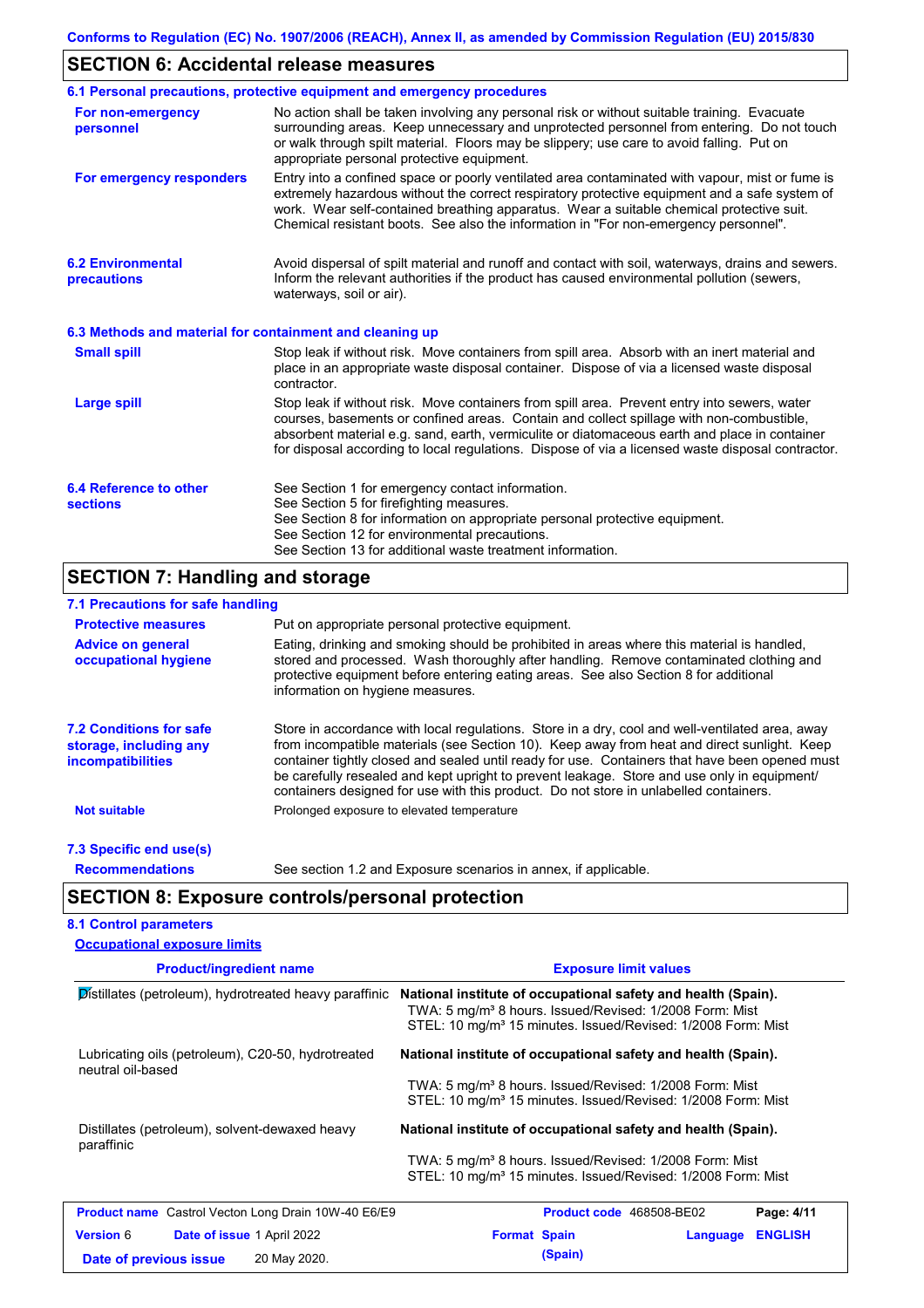## **SECTION 8: Exposure controls/personal protection**

Distillates (petroleum), hydrotreated light paraffinic **National institute of occupational safety and health (Spain).** TWA: 5 mg/m<sup>3</sup> 8 hours. Issued/Revised: 1/2008 Form: Mist STEL: 10 mg/m<sup>3</sup> 15 minutes. Issued/Revised: 1/2008 Form: Mist

Whilst specific OELs for certain components may be shown in this section, other components may be present in any mist, vapour or dust produced. Therefore, the specific OELs may not be applicable to the product as a whole and are provided for guidance only.

### **Recommended monitoring procedures**

If this product contains ingredients with exposure limits, personal, workplace atmosphere or biological monitoring may be required to determine the effectiveness of the ventilation or other control measures and/or the necessity to use respiratory protective equipment. Reference should be made to monitoring standards, such as the following: European Standard EN 689 (Workplace atmospheres - Guidance for the assessment of exposure by inhalation to chemical agents for comparison with limit values and measurement strategy) European Standard EN 14042 (Workplace atmospheres - Guide for the application and use of procedures for the assessment of exposure to chemical and biological agents) European Standard EN 482 (Workplace atmospheres - General requirements for the performance of procedures for the measurement of chemical agents) Reference to national guidance documents for methods for the determination of hazardous substances will also be required.

### **Derived No Effect Level**

No DNELs/DMELs available.

#### **Predicted No Effect Concentration**

No PNECs available

| <b>8.2 Exposure controls</b>                               |                                                                                                                                                                                                                                                                                                                                                                                                                                                                                                                                                                                                                                                                                                                                                                                                                                                                                                                                                                                                         |                          |          |                |
|------------------------------------------------------------|---------------------------------------------------------------------------------------------------------------------------------------------------------------------------------------------------------------------------------------------------------------------------------------------------------------------------------------------------------------------------------------------------------------------------------------------------------------------------------------------------------------------------------------------------------------------------------------------------------------------------------------------------------------------------------------------------------------------------------------------------------------------------------------------------------------------------------------------------------------------------------------------------------------------------------------------------------------------------------------------------------|--------------------------|----------|----------------|
| <b>Appropriate engineering</b><br><b>controls</b>          | Provide exhaust ventilation or other engineering controls to keep the relevant airborne<br>concentrations below their respective occupational exposure limits.<br>All activities involving chemicals should be assessed for their risks to health, to ensure<br>exposures are adequately controlled. Personal protective equipment should only be considered<br>after other forms of control measures (e.g. engineering controls) have been suitably evaluated.<br>Personal protective equipment should conform to appropriate standards, be suitable for use, be<br>kept in good condition and properly maintained.<br>Your supplier of personal protective equipment should be consulted for advice on selection and<br>appropriate standards. For further information contact your national organisation for standards.<br>The final choice of protective equipment will depend upon a risk assessment. It is important to<br>ensure that all items of personal protective equipment are compatible. |                          |          |                |
| Individual protection measures                             |                                                                                                                                                                                                                                                                                                                                                                                                                                                                                                                                                                                                                                                                                                                                                                                                                                                                                                                                                                                                         |                          |          |                |
| <b>Hygiene measures</b>                                    | Wash hands, forearms and face thoroughly after handling chemical products, before eating,<br>smoking and using the lavatory and at the end of the working period. Ensure that eyewash<br>stations and safety showers are close to the workstation location.                                                                                                                                                                                                                                                                                                                                                                                                                                                                                                                                                                                                                                                                                                                                             |                          |          |                |
| <b>Respiratory protection</b>                              | In case of insufficient ventilation, wear suitable respiratory equipment.<br>The correct choice of respiratory protection depends upon the chemicals being handled, the<br>conditions of work and use, and the condition of the respiratory equipment. Safety procedures<br>should be developed for each intended application. Respiratory protection equipment should<br>therefore be chosen in consultation with the supplier/manufacturer and with a full assessment<br>of the working conditions.                                                                                                                                                                                                                                                                                                                                                                                                                                                                                                   |                          |          |                |
| <b>Eye/face protection</b>                                 | Safety glasses with side shields.                                                                                                                                                                                                                                                                                                                                                                                                                                                                                                                                                                                                                                                                                                                                                                                                                                                                                                                                                                       |                          |          |                |
| <b>Skin protection</b>                                     |                                                                                                                                                                                                                                                                                                                                                                                                                                                                                                                                                                                                                                                                                                                                                                                                                                                                                                                                                                                                         |                          |          |                |
| <b>Hand protection</b>                                     | <b>General Information:</b>                                                                                                                                                                                                                                                                                                                                                                                                                                                                                                                                                                                                                                                                                                                                                                                                                                                                                                                                                                             |                          |          |                |
|                                                            | Because specific work environments and material handling practices vary, safety procedures<br>should be developed for each intended application. The correct choice of protective gloves<br>depends upon the chemicals being handled, and the conditions of work and use. Most gloves<br>provide protection for only a limited time before they must be discarded and replaced (even the<br>best chemically resistant gloves will break down after repeated chemical exposures).                                                                                                                                                                                                                                                                                                                                                                                                                                                                                                                        |                          |          |                |
|                                                            | Gloves should be chosen in consultation with the supplier / manufacturer and taking account of<br>a full assessment of the working conditions.                                                                                                                                                                                                                                                                                                                                                                                                                                                                                                                                                                                                                                                                                                                                                                                                                                                          |                          |          |                |
|                                                            | Recommended: Nitrile gloves.<br><b>Breakthrough time:</b>                                                                                                                                                                                                                                                                                                                                                                                                                                                                                                                                                                                                                                                                                                                                                                                                                                                                                                                                               |                          |          |                |
|                                                            | Breakthrough time data are generated by glove manufacturers under laboratory test conditions<br>and represent how long a glove can be expected to provide effective permeation resistance. It<br>is important when following breakthrough time recommendations that actual workplace<br>conditions are taken into account. Always consult with your glove supplier for up-to-date<br>technical information on breakthrough times for the recommended glove type.<br>Our recommendations on the selection of gloves are as follows:                                                                                                                                                                                                                                                                                                                                                                                                                                                                      |                          |          |                |
| <b>Product name</b> Castrol Vecton Long Drain 10W-40 E6/E9 |                                                                                                                                                                                                                                                                                                                                                                                                                                                                                                                                                                                                                                                                                                                                                                                                                                                                                                                                                                                                         | Product code 468508-BE02 |          | Page: 5/11     |
| <b>Version 6</b><br>Date of issue 1 April 2022             |                                                                                                                                                                                                                                                                                                                                                                                                                                                                                                                                                                                                                                                                                                                                                                                                                                                                                                                                                                                                         | <b>Format Spain</b>      | Language | <b>ENGLISH</b> |
| Date of previous issue                                     | 20 May 2020.                                                                                                                                                                                                                                                                                                                                                                                                                                                                                                                                                                                                                                                                                                                                                                                                                                                                                                                                                                                            | (Spain)                  |          |                |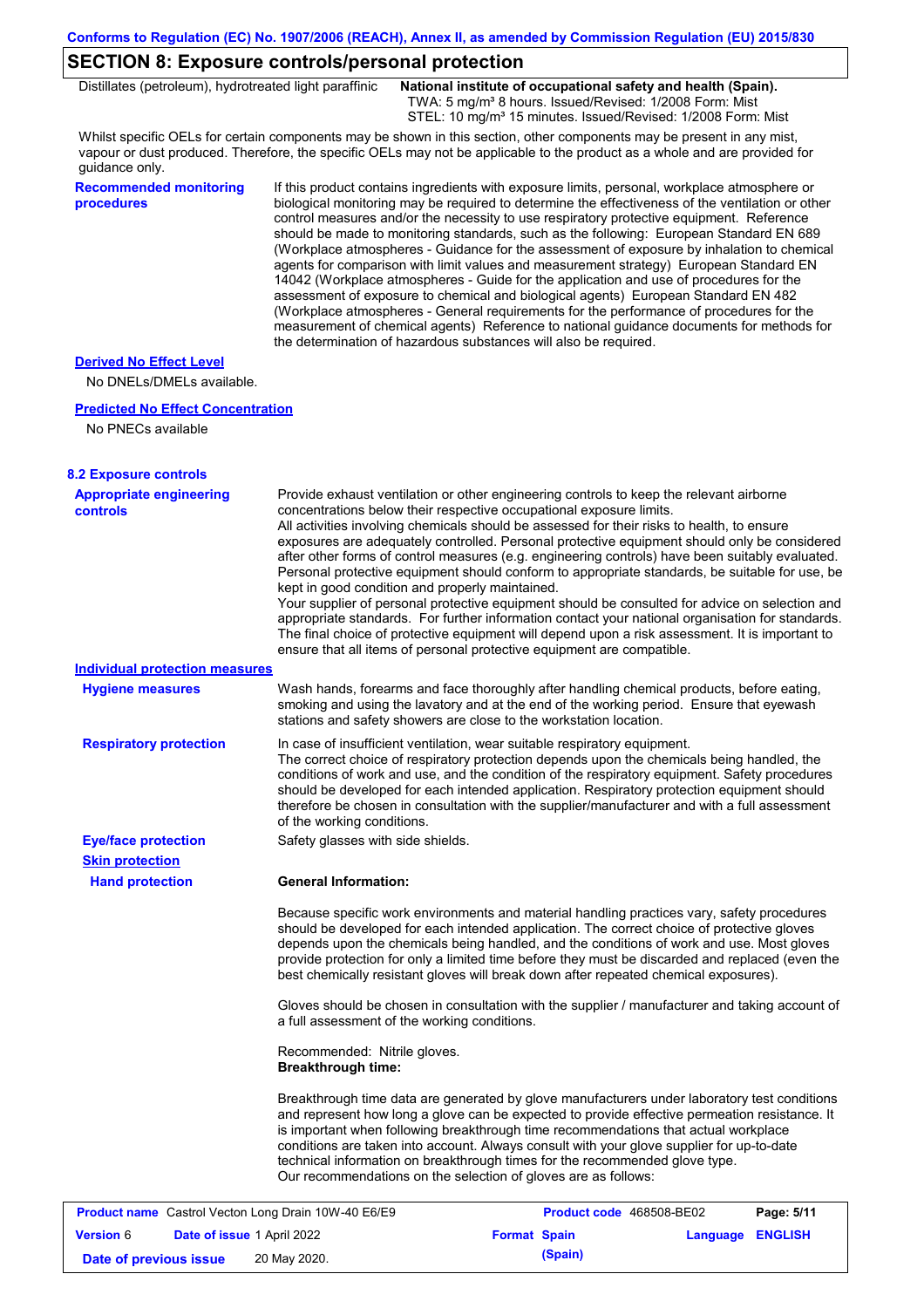# **SECTION 8: Exposure controls/personal protection**

Continuous contact:

|                                           | Gloves with a minimum breakthrough time of 240 minutes, or >480 minutes if suitable gloves<br>can be obtained.<br>If suitable gloves are not available to offer that level of protection, gloves with shorter<br>breakthrough times may be acceptable as long as appropriate glove maintenance and<br>replacement regimes are determined and adhered to.                                                                                                                                                                                                                                                                                                         |
|-------------------------------------------|------------------------------------------------------------------------------------------------------------------------------------------------------------------------------------------------------------------------------------------------------------------------------------------------------------------------------------------------------------------------------------------------------------------------------------------------------------------------------------------------------------------------------------------------------------------------------------------------------------------------------------------------------------------|
|                                           | Short-term / splash protection:                                                                                                                                                                                                                                                                                                                                                                                                                                                                                                                                                                                                                                  |
|                                           | Recommended breakthrough times as above.<br>It is recognised that for short-term, transient exposures, gloves with shorter breakthrough times<br>may commonly be used. Therefore, appropriate maintenance and replacement regimes must<br>be determined and rigorously followed.                                                                                                                                                                                                                                                                                                                                                                                 |
|                                           | <b>Glove Thickness:</b>                                                                                                                                                                                                                                                                                                                                                                                                                                                                                                                                                                                                                                          |
|                                           | For general applications, we recommend gloves with a thickness typically greater than 0.35 mm.                                                                                                                                                                                                                                                                                                                                                                                                                                                                                                                                                                   |
|                                           | It should be emphasised that glove thickness is not necessarily a good predictor of glove<br>resistance to a specific chemical, as the permeation efficiency of the glove will be dependent<br>on the exact composition of the glove material. Therefore, glove selection should also be based<br>on consideration of the task requirements and knowledge of breakthrough times.<br>Glove thickness may also vary depending on the glove manufacturer, the glove type and the<br>glove model. Therefore, the manufacturers' technical data should always be taken into account<br>to ensure selection of the most appropriate glove for the task.                |
|                                           | Note: Depending on the activity being conducted, gloves of varying thickness may be required<br>for specific tasks. For example:                                                                                                                                                                                                                                                                                                                                                                                                                                                                                                                                 |
|                                           | • Thinner gloves (down to 0.1 mm or less) may be required where a high degree of manual<br>dexterity is needed. However, these gloves are only likely to give short duration protection and<br>would normally be just for single use applications, then disposed of.                                                                                                                                                                                                                                                                                                                                                                                             |
|                                           | • Thicker gloves (up to 3 mm or more) may be required where there is a mechanical (as well<br>as a chemical) risk i.e. where there is abrasion or puncture potential.                                                                                                                                                                                                                                                                                                                                                                                                                                                                                            |
| <b>Skin and body</b>                      | Use of protective clothing is good industrial practice.<br>Personal protective equipment for the body should be selected based on the task being<br>performed and the risks involved and should be approved by a specialist before handling this<br>product.<br>Cotton or polyester/cotton overalls will only provide protection against light superficial<br>contamination that will not soak through to the skin. Overalls should be laundered on a regular<br>basis. When the risk of skin exposure is high (e.g. when cleaning up spillages or if there is a<br>risk of splashing) then chemical resistant aprons and/or impervious chemical suits and boots |
| <b>Refer to standards:</b>                | will be required.<br>Respiratory protection: EN 529<br>Gloves: EN 420, EN 374<br>Eye protection: EN 166<br>Filtering half-mask: EN 149<br>Filtering half-mask with valve: EN 405<br>Half-mask: EN 140 plus filter<br>Full-face mask: EN 136 plus filter<br>Particulate filters: EN 143<br>Gas/combined filters: EN 14387                                                                                                                                                                                                                                                                                                                                         |
| <b>Environmental exposure</b><br>controls | Emissions from ventilation or work process equipment should be checked to ensure they<br>comply with the requirements of environmental protection legislation. In some cases, fume<br>scrubbers, filters or engineering modifications to the process equipment will be necessary to<br>reduce emissions to acceptable levels.                                                                                                                                                                                                                                                                                                                                    |

# **SECTION 9: Physical and chemical properties**

The conditions of measurement of all properties are at standard temperature and pressure unless otherwise indicated.

### **9.1 Information on basic physical and chemical properties**

| <b>Appearance</b>      |                                                            |                     |                          |          |                |
|------------------------|------------------------------------------------------------|---------------------|--------------------------|----------|----------------|
| <b>Physical state</b>  | Liguid.                                                    |                     |                          |          |                |
| <b>Colour</b>          | Amber. [Light]                                             |                     |                          |          |                |
| <b>Odour</b>           | Not available.                                             |                     |                          |          |                |
|                        | <b>Product name</b> Castrol Vecton Long Drain 10W-40 E6/E9 |                     | Product code 468508-BE02 |          | Page: 6/11     |
| <b>Version 6</b>       | Date of issue 1 April 2022                                 | <b>Format Spain</b> |                          | Language | <b>ENGLISH</b> |
| Date of previous issue | 20 May 2020.                                               |                     | (Spain)                  |          |                |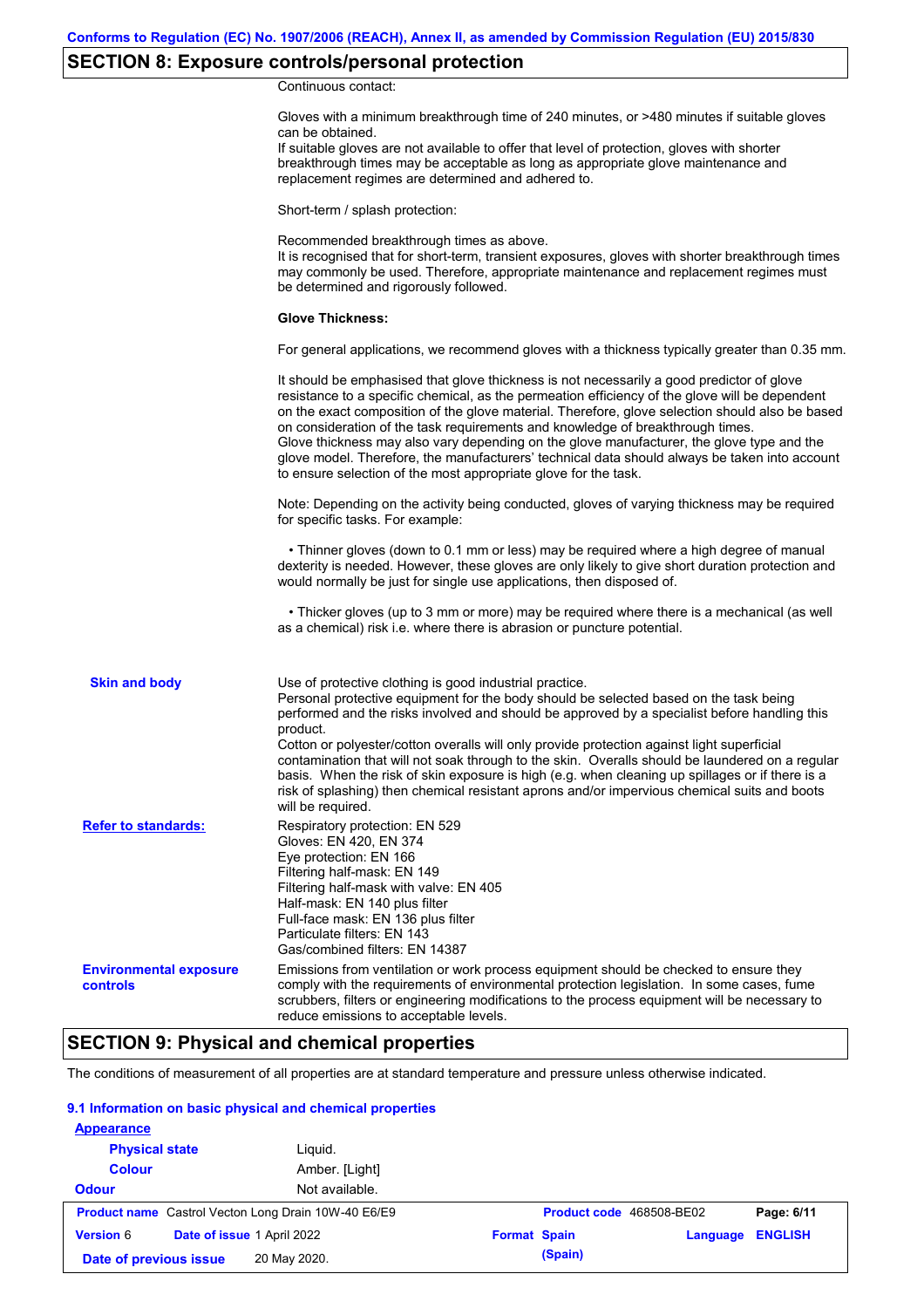# **SECTION 9: Physical and chemical properties**

| <b>Odour threshold</b>                                 | Not available.                                   |
|--------------------------------------------------------|--------------------------------------------------|
| рH                                                     | Mot applicable.                                  |
| <b>Melting point/freezing point</b>                    | Not available.                                   |
| Initial boiling point and boiling                      | Not available.                                   |
| range                                                  |                                                  |
| <b>Pour point</b>                                      | -42 °C                                           |
| <b>Flash point</b>                                     | Closed cup: $204^{\circ}$ C (399.2 $^{\circ}$ F) |
| <b>Evaporation rate</b>                                | Not available.                                   |
| Flammability (solid, gas)                              | Not available.                                   |
| <b>Upper/lower flammability or</b><br>explosive limits | Not available.                                   |
| Vapour pressure                                        | Not available.                                   |

|                                                   |                                                                                                                                   | Vapour Pressure at 20°C |         | Vapour pressure at 50°C |          |               |               |
|---------------------------------------------------|-----------------------------------------------------------------------------------------------------------------------------------|-------------------------|---------|-------------------------|----------|---------------|---------------|
|                                                   | <b>Ingredient name</b>                                                                                                            | $mm Hg$ kPa             |         | <b>Method</b>           | mm<br>Hg | kPa           | <b>Method</b> |
|                                                   | Distillates (petroleum),<br>hydrotreated heavy<br>paraffinic                                                                      | <0.08                   | < 0.011 | <b>ASTM D 5191</b>      |          |               |               |
|                                                   | Lubricating oils<br>(petroleum), C20-50,<br>hydrotreated neutral oil-<br>based                                                    | < 0.08                  | < 0.011 | <b>ASTM D 5191</b>      |          |               |               |
|                                                   | Distillates (petroleum),<br>solvent-dewaxed<br>heavy paraffinic                                                                   | < 0.08                  | < 0.011 | <b>ASTM D 5191</b>      |          |               |               |
|                                                   | Distillates (petroleum),<br>hydrotreated light<br>paraffinic                                                                      | < 0.08                  | < 0.011 | <b>ASTM D 5191</b>      |          |               |               |
| <b>Vapour density</b>                             | Not available.                                                                                                                    |                         |         |                         |          |               |               |
| <b>Relative density</b>                           | Not available.                                                                                                                    |                         |         |                         |          |               |               |
| <b>Density</b>                                    | <1000 kg/m <sup>3</sup> (<1 g/cm <sup>3</sup> ) at 15°C                                                                           |                         |         |                         |          |               |               |
| <b>Solubility(ies)</b>                            | insoluble in water.                                                                                                               |                         |         |                         |          |               |               |
| <b>Partition coefficient: n-octanol/</b><br>water | Mot applicable.                                                                                                                   |                         |         |                         |          |               |               |
| <b>Auto-ignition temperature</b>                  | <b>Ingredient name</b>                                                                                                            |                         | °C      | °F                      |          | <b>Method</b> |               |
|                                                   | reaction mass of isomers of:<br>C7-9-alkyl 3-(3,5-di-tert-butyl-<br>4-hydroxyphenyl) propionate                                   |                         | 365     | 689                     |          |               |               |
| <b>Decomposition temperature</b>                  | Not available.                                                                                                                    |                         |         |                         |          |               |               |
| <b>Viscosity</b>                                  | Kinematic: 99.3 mm <sup>2</sup> /s (99.3 cSt) at 40°C<br>Kinematic: 13.65 to 14.7 mm <sup>2</sup> /s (13.65 to 14.7 cSt) at 100°C |                         |         |                         |          |               |               |
| <b>Explosive properties</b>                       | Not available.                                                                                                                    |                         |         |                         |          |               |               |
| <b>Oxidising properties</b>                       | Not available.                                                                                                                    |                         |         |                         |          |               |               |
| <b>Particle characteristics</b>                   |                                                                                                                                   |                         |         |                         |          |               |               |
| <b>Median particle size</b>                       | Mot applicable.                                                                                                                   |                         |         |                         |          |               |               |
| 9.2 Other information                             |                                                                                                                                   |                         |         |                         |          |               |               |
| No additional information.                        |                                                                                                                                   |                         |         |                         |          |               |               |

# **SECTION 10: Stability and reactivity**

| <b>10.1 Reactivity</b>                                     | No specific test data available for this product. Refer to Conditions to avoid and Incompatible<br>materials for additional information.                                |                                 |          |                |
|------------------------------------------------------------|-------------------------------------------------------------------------------------------------------------------------------------------------------------------------|---------------------------------|----------|----------------|
| <b>10.2 Chemical stability</b>                             | The product is stable.                                                                                                                                                  |                                 |          |                |
| <b>10.3 Possibility of</b><br>hazardous reactions          | Under normal conditions of storage and use, hazardous reactions will not occur.<br>Under normal conditions of storage and use, hazardous polymerisation will not occur. |                                 |          |                |
| <b>10.4 Conditions to avoid</b>                            | Avoid all possible sources of ignition (spark or flame).                                                                                                                |                                 |          |                |
| <b>Product name</b> Castrol Vecton Long Drain 10W-40 E6/E9 |                                                                                                                                                                         | <b>Product code</b> 468508-BE02 |          | Page: 7/11     |
| <b>Version 6</b><br><b>Date of issue 1 April 2022</b>      |                                                                                                                                                                         | <b>Format Spain</b>             | Language | <b>ENGLISH</b> |
| Date of previous issue                                     | 20 May 2020.                                                                                                                                                            | (Spain)                         |          |                |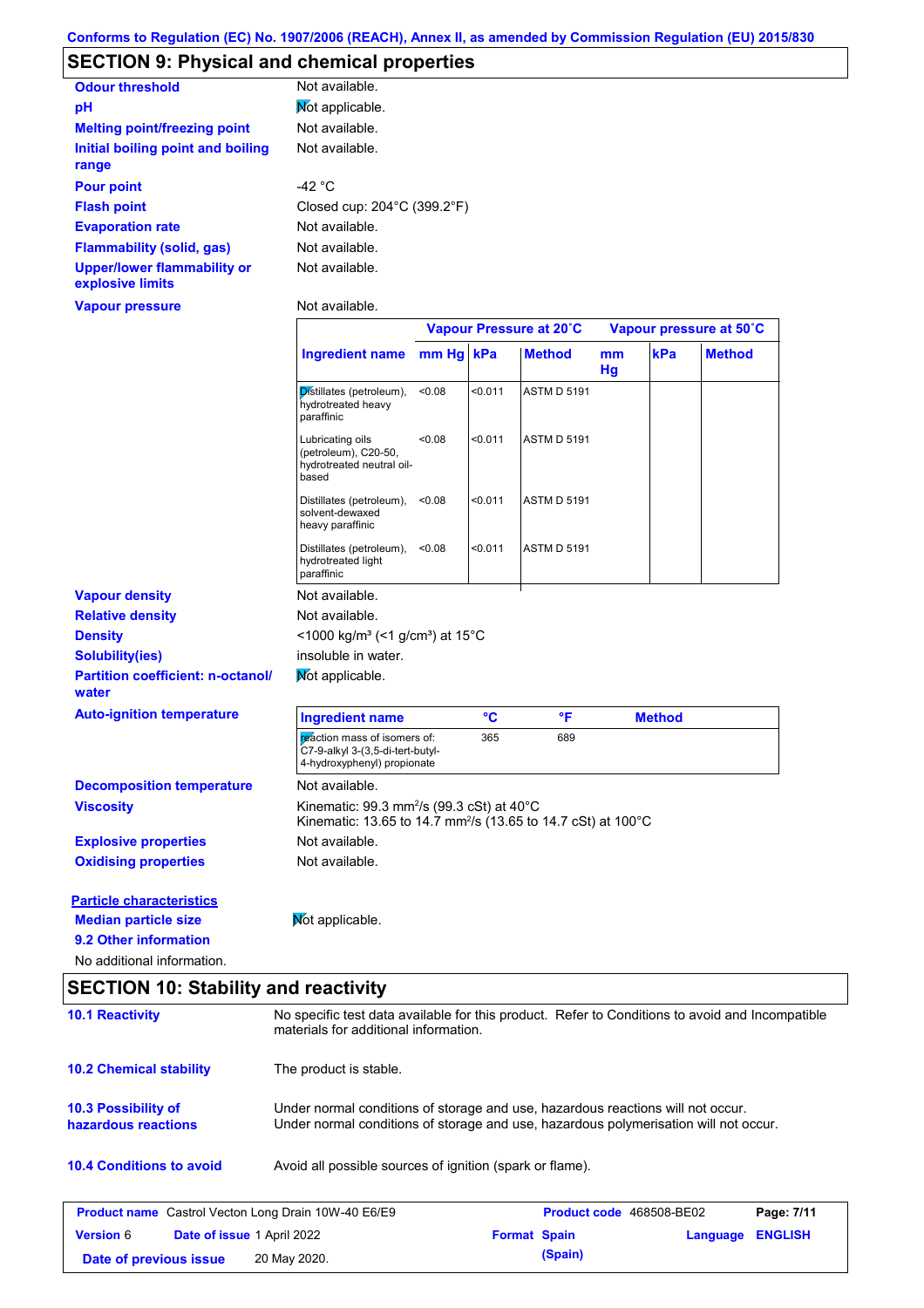|                                                    | Conforms to Regulation (EC) No. 1907/2006 (REACH), Annex II, as amended by Commission Regulation (EU) 2015/830                                                                                                                                                                                                                                                                                                  |
|----------------------------------------------------|-----------------------------------------------------------------------------------------------------------------------------------------------------------------------------------------------------------------------------------------------------------------------------------------------------------------------------------------------------------------------------------------------------------------|
| <b>SECTION 10: Stability and reactivity</b>        |                                                                                                                                                                                                                                                                                                                                                                                                                 |
| 10.5 Incompatible materials                        | Reactive or incompatible with the following materials: oxidising materials.                                                                                                                                                                                                                                                                                                                                     |
| <b>10.6 Hazardous</b><br>decomposition products    | Under normal conditions of storage and use, hazardous decomposition products should not be<br>produced.                                                                                                                                                                                                                                                                                                         |
| <b>SECTION 11: Toxicological information</b>       |                                                                                                                                                                                                                                                                                                                                                                                                                 |
| 11.1 Information on toxicological effects          |                                                                                                                                                                                                                                                                                                                                                                                                                 |
| <b>Acute toxicity estimates</b>                    |                                                                                                                                                                                                                                                                                                                                                                                                                 |
| Not available.                                     |                                                                                                                                                                                                                                                                                                                                                                                                                 |
| <b>Information on likely</b><br>routes of exposure | Routes of entry anticipated: Dermal, Inhalation.                                                                                                                                                                                                                                                                                                                                                                |
| <b>Potential acute health effects</b>              |                                                                                                                                                                                                                                                                                                                                                                                                                 |
| <b>Inhalation</b>                                  | Exposure to decomposition products may cause a health hazard. Serious effects may be<br>delayed following exposure.                                                                                                                                                                                                                                                                                             |
| <b>Ingestion</b>                                   | No known significant effects or critical hazards.                                                                                                                                                                                                                                                                                                                                                               |
| <b>Skin contact</b>                                | Defatting to the skin. May cause skin dryness and irritation.                                                                                                                                                                                                                                                                                                                                                   |
| <b>Eye contact</b>                                 | No known significant effects or critical hazards.                                                                                                                                                                                                                                                                                                                                                               |
|                                                    | Symptoms related to the physical, chemical and toxicological characteristics                                                                                                                                                                                                                                                                                                                                    |
| <b>Inhalation</b>                                  | No specific data.                                                                                                                                                                                                                                                                                                                                                                                               |
| <b>Ingestion</b>                                   | No specific data.                                                                                                                                                                                                                                                                                                                                                                                               |
| <b>Skin contact</b>                                | Adverse symptoms may include the following:<br>irritation<br>dryness<br>cracking                                                                                                                                                                                                                                                                                                                                |
| <b>Eye contact</b>                                 | No specific data.                                                                                                                                                                                                                                                                                                                                                                                               |
|                                                    | Delayed and immediate effects as well as chronic effects from short and long-term exposure                                                                                                                                                                                                                                                                                                                      |
| <b>Inhalation</b>                                  | Overexposure to the inhalation of airborne droplets or aerosols may cause irritation of the<br>respiratory tract.                                                                                                                                                                                                                                                                                               |
| <b>Ingestion</b>                                   | Ingestion of large quantities may cause nausea and diarrhoea.                                                                                                                                                                                                                                                                                                                                                   |
| <b>Skin contact</b>                                | Prolonged or repeated contact can defat the skin and lead to irritation and/or dermatitis.                                                                                                                                                                                                                                                                                                                      |
| <b>Eye contact</b>                                 | Potential risk of transient stinging or redness if accidental eye contact occurs.                                                                                                                                                                                                                                                                                                                               |
| <b>Potential chronic health effects</b>            |                                                                                                                                                                                                                                                                                                                                                                                                                 |
| <b>General</b>                                     | <b>USED ENGINE OILS</b><br>Combustion products resulting from the operation of internal combustion engines contaminate<br>engine oils during use. Used engine oil may contain hazardous components which have the<br>potential to cause skin cancer. Frequent or prolonged contact with all types and makes of used<br>engine oil must therefore be avoided and a high standard of personal hygiene maintained. |
| <b>Carcinogenicity</b>                             | No known significant effects or critical hazards.                                                                                                                                                                                                                                                                                                                                                               |
| <b>Mutagenicity</b>                                | No known significant effects or critical hazards.                                                                                                                                                                                                                                                                                                                                                               |
| <b>Developmental effects</b>                       | No known significant effects or critical hazards.                                                                                                                                                                                                                                                                                                                                                               |
| <b>Fertility effects</b>                           | No known significant effects or critical hazards.                                                                                                                                                                                                                                                                                                                                                               |

## **SECTION 12: Ecological information**

**12.1 Toxicity Environmental hazards** Not classified as dangerous

### **12.2 Persistence and degradability**

Expected to be biodegradable.

### **12.3 Bioaccumulative potential**

This product is not expected to bioaccumulate through food chains in the environment.

### **12.4 Mobility in soil**

| <b>Soil/water partition</b><br><b>coefficient</b> (K <sub>oc</sub> ) | Not available.                                                       |
|----------------------------------------------------------------------|----------------------------------------------------------------------|
| <b>Mobility</b>                                                      | Spillages may penetrate the soil causing ground water contamination. |

### **12.5 Results of PBT and vPvB assessment**

| <b>Product name</b> Castrol Vecton Long Drain 10W-40 E6/E9 |  | <b>Product code</b> 468508-BE02   | Page: 8/11          |         |                         |  |
|------------------------------------------------------------|--|-----------------------------------|---------------------|---------|-------------------------|--|
| <b>Version 6</b>                                           |  | <b>Date of issue 1 April 2022</b> | <b>Format Spain</b> |         | <b>Language ENGLISH</b> |  |
| Date of previous issue                                     |  | 20 May 2020.                      |                     | (Spain) |                         |  |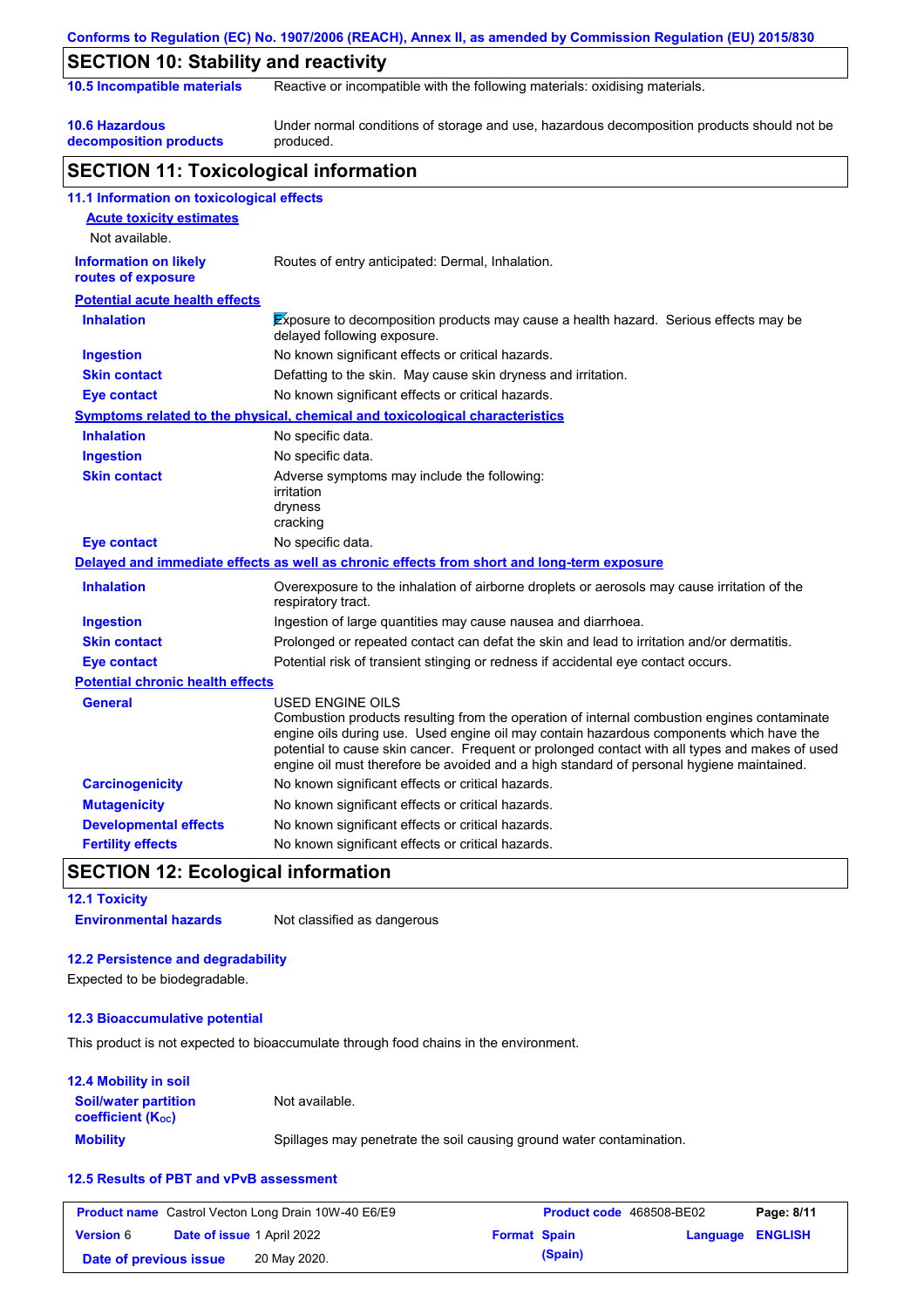### **Conforms to Regulation (EC) No. 1907/2006 (REACH), Annex II, as amended by Commission Regulation (EU) 2015/830**

## **SECTION 12: Ecological information**

Product does not meet the criteria for PBT or vPvB according to Regulation (EC) No. 1907/2006, Annex XIII.

#### **12.6 Other adverse effects**

**Other ecological information**

Spills may form a film on water surfaces causing physical damage to organisms. Oxygen transfer could also be impaired.

## **SECTION 13: Disposal considerations**

|  | <b>13.1 Waste treatment methods</b> |  |
|--|-------------------------------------|--|
|  |                                     |  |

## **Product**

**Methods of disposal**

Where possible, arrange for product to be recycled. Dispose of via an authorised person/ licensed waste disposal contractor in accordance with local regulations.

### **Hazardous waste** Yes.

**European waste catalogue (EWC)**

| Waste code | <b>Waste designation</b>                                        |
|------------|-----------------------------------------------------------------|
| $130205*$  | mineral-based non-chlorinated engine, gear and lubricating oils |
| .          | .                                                               |

However, deviation from the intended use and/or the presence of any potential contaminants may require an alternative waste disposal code to be assigned by the end user.

#### **Packaging**

| <b>Methods of disposal</b> | Where possible, arrange for product to be recycled. Dispose of via an authorised person/<br>licensed waste disposal contractor in accordance with local regulations.                                                                                                                                                                                                                                                                                                                            |
|----------------------------|-------------------------------------------------------------------------------------------------------------------------------------------------------------------------------------------------------------------------------------------------------------------------------------------------------------------------------------------------------------------------------------------------------------------------------------------------------------------------------------------------|
| <b>Special precautions</b> | This material and its container must be disposed of in a safe way. Care should be taken when<br>handling emptied containers that have not been cleaned or rinsed out. Empty containers or<br>liners may retain some product residues. Empty containers represent a fire hazard as they may<br>contain flammable product residues and vapour. Never weld, solder or braze empty containers.<br>Avoid dispersal of spilt material and runoff and contact with soil, waterways, drains and sewers. |
| <b>References</b>          | Commission 2014/955/EU<br>Directive 2008/98/EC                                                                                                                                                                                                                                                                                                                                                                                                                                                  |

# **SECTION 14: Transport information**

|                                           | <b>ADR/RID</b> | <b>ADN</b>     | <b>IMDG</b>    | <b>IATA</b>    |
|-------------------------------------------|----------------|----------------|----------------|----------------|
| 14.1 UN number                            | Not regulated. | Not regulated. | Not regulated. | Not regulated. |
| 14.2 UN proper<br>shipping name           |                |                |                |                |
| <b>14.3 Transport</b><br>hazard class(es) |                |                | ٠              |                |
| 14.4 Packing<br>group                     |                |                |                |                |
| 14.5<br><b>Environmental</b><br>hazards   | No.            | No.            | No.            | No.            |
| <b>Additional</b><br>information          |                |                |                |                |

**14.6 Special precautions for user** Not available.

**14.7 Transport in bulk according to IMO instruments**

Not available.

| <b>Product name</b> Castrol Vecton Long Drain 10W-40 E6/E9 |                                   |              |                     | <b>Product code</b> 468508-BE02 |                  | Page: 9/11 |
|------------------------------------------------------------|-----------------------------------|--------------|---------------------|---------------------------------|------------------|------------|
| <b>Version</b> 6                                           | <b>Date of issue 1 April 2022</b> |              | <b>Format Spain</b> |                                 | Language ENGLISH |            |
| Date of previous issue                                     |                                   | 20 May 2020. |                     | (Spain)                         |                  |            |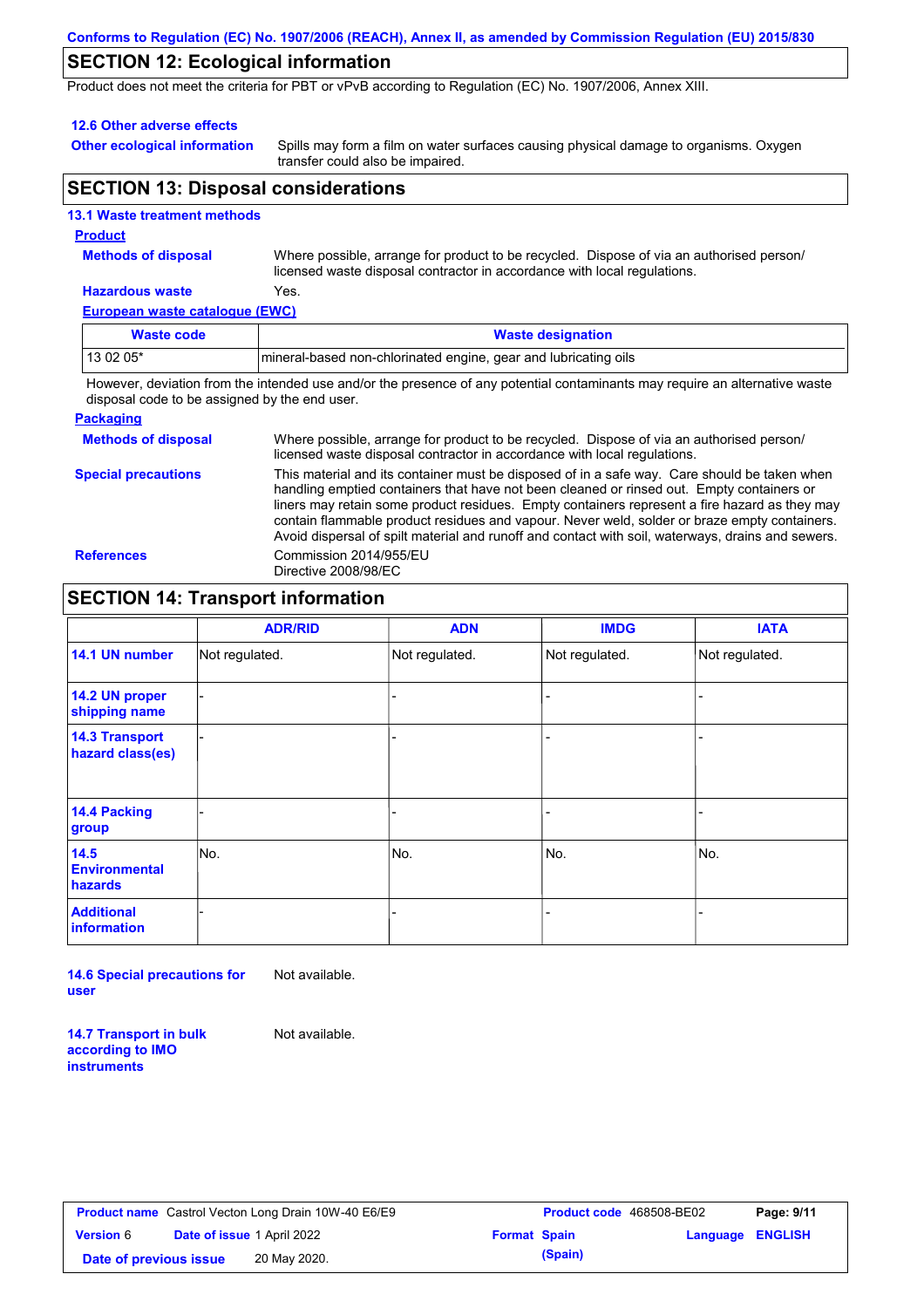# **SECTION 15: Regulatory information**

|                                                                                                                                                          | 15.1 Safety, health and environmental regulations/legislation specific for the substance or mixture                                                                                       |
|----------------------------------------------------------------------------------------------------------------------------------------------------------|-------------------------------------------------------------------------------------------------------------------------------------------------------------------------------------------|
| EU Regulation (EC) No. 1907/2006 (REACH)                                                                                                                 |                                                                                                                                                                                           |
| <b>Annex XIV - List of substances subject to authorisation</b>                                                                                           |                                                                                                                                                                                           |
| <b>Annex XIV</b>                                                                                                                                         |                                                                                                                                                                                           |
| None of the components are listed.                                                                                                                       |                                                                                                                                                                                           |
| <b>Substances of very high concern</b>                                                                                                                   |                                                                                                                                                                                           |
| None of the components are listed.                                                                                                                       |                                                                                                                                                                                           |
| EU Regulation (EC) No. 1907/2006 (REACH)                                                                                                                 |                                                                                                                                                                                           |
| <b>Annex XVII - Restrictions</b><br>on the manufacture,<br>placing on the market<br>and use of certain<br>dangerous substances,<br>mixtures and articles | Not applicable.                                                                                                                                                                           |
| <b>Other regulations</b>                                                                                                                                 |                                                                                                                                                                                           |
| <b>REACH Status</b>                                                                                                                                      | The company, as identified in Section 1, sells this product in the EU in compliance with the<br>current requirements of REACH.                                                            |
| <b>United States inventory</b><br>(TSCA 8b)                                                                                                              | All components are active or exempted.                                                                                                                                                    |
| <b>Australia inventory (AIIC)</b>                                                                                                                        | All components are listed or exempted.                                                                                                                                                    |
| <b>Canada inventory</b>                                                                                                                                  | All components are listed or exempted.                                                                                                                                                    |
| <b>China inventory (IECSC)</b>                                                                                                                           | At least one component is not listed.                                                                                                                                                     |
| <b>Japan inventory (CSCL)</b>                                                                                                                            | All components are listed or exempted.                                                                                                                                                    |
| <b>Korea inventory (KECI)</b>                                                                                                                            | All components are listed or exempted.                                                                                                                                                    |
| <b>Philippines inventory</b><br>(PICCS)                                                                                                                  | At least one component is not listed.                                                                                                                                                     |
| <b>Taiwan Chemical</b><br><b>Substances Inventory</b><br>(TCSI)                                                                                          | All components are listed or exempted.                                                                                                                                                    |
| Ozone depleting substances (1005/2009/EU)<br>Not listed.                                                                                                 |                                                                                                                                                                                           |
| Prior Informed Consent (PIC) (649/2012/EU)<br>Not listed.                                                                                                |                                                                                                                                                                                           |
|                                                                                                                                                          |                                                                                                                                                                                           |
| <b>Persistent Organic Pollutants</b><br>Not listed.                                                                                                      |                                                                                                                                                                                           |
| <b>EU - Water framework directive - Priority substances</b>                                                                                              |                                                                                                                                                                                           |
| None of the components are listed.                                                                                                                       |                                                                                                                                                                                           |
| <b>Seveso Directive</b>                                                                                                                                  |                                                                                                                                                                                           |
| This product is not controlled under the Seveso Directive.                                                                                               |                                                                                                                                                                                           |
|                                                                                                                                                          |                                                                                                                                                                                           |
| <b>15.2 Chemical safety</b><br>assessment                                                                                                                | A Chemical Safety Assessment has been carried out for one or more of the substances within<br>this mixture. A Chemical Safety Assessment has not been carried out for the mixture itself. |

# **SECTION 16: Other information**

| <b>Abbreviations and acronyms</b> | ADN = European Provisions concerning the International Carriage of Dangerous Goods by<br>Inland Waterway |
|-----------------------------------|----------------------------------------------------------------------------------------------------------|
|                                   | ADR = The European Agreement concerning the International Carriage of Dangerous Goods by<br>Road         |
|                                   | $ATE =$ Acute Toxicity Estimate                                                                          |
|                                   | <b>BCF</b> = Bioconcentration Factor                                                                     |
|                                   | CAS = Chemical Abstracts Service                                                                         |
|                                   | CLP = Classification, Labelling and Packaging Regulation [Regulation (EC) No. 1272/2008]                 |
|                                   | CSA = Chemical Safety Assessment                                                                         |
|                                   | CSR = Chemical Safety Report                                                                             |
|                                   | DMEL = Derived Minimal Effect Level                                                                      |
|                                   | DNEL = Derived No Effect Level                                                                           |
|                                   | EINECS = European Inventory of Existing Commercial chemical Substances<br>ES = Exposure Scenario         |

| <b>Product name</b> Castrol Vecton Long Drain 10W-40 E6/E9 |  |                                   | <b>Product code</b> 468508-BE02 | Page: 10/11 |                         |  |
|------------------------------------------------------------|--|-----------------------------------|---------------------------------|-------------|-------------------------|--|
| <b>Version 6</b>                                           |  | <b>Date of issue 1 April 2022</b> | <b>Format Spain</b>             |             | <b>Language ENGLISH</b> |  |
| Date of previous issue                                     |  | 20 May 2020.                      |                                 | (Spain)     |                         |  |